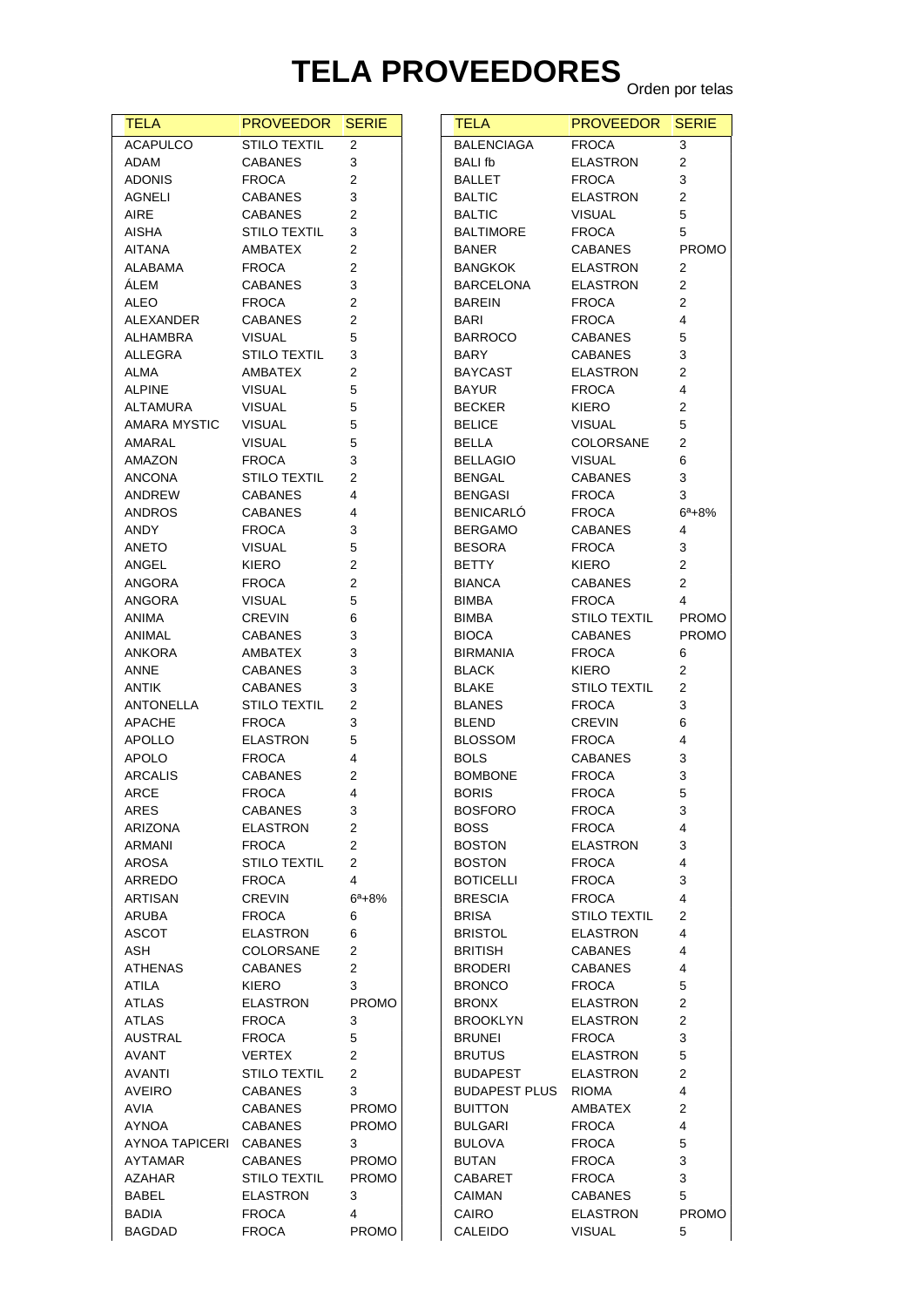| <b>TELA</b>                      | <b>PROVEEDOR SERIE</b>            |                         | <b>TELA</b>                     | <b>PROVEEDOR</b>                        | <b>SERIE</b>                     |
|----------------------------------|-----------------------------------|-------------------------|---------------------------------|-----------------------------------------|----------------------------------|
| <b>CALIFA</b>                    | <b>STILO TEXTIL</b>               | $\overline{c}$          | <b>DANUBIO</b>                  | <b>ELASTRON</b>                         | 3                                |
| <b>CALYPSO</b>                   | <b>CABANES</b>                    | 2                       | <b>DAS</b>                      | <b>CREVIN</b>                           | 5                                |
| CAMBOYA                          | <b>FROCA</b>                      | 4                       | <b>DAYTONA</b>                  | <b>FROCA</b>                            | 4                                |
| <b>CAMELIA</b>                   | COLORSANE                         | 2                       | <b>DAYTONA</b>                  | <b>VISUAL</b>                           | 5                                |
| CAMERON                          | <b>FROCA</b>                      | 5                       | <b>DEISY</b>                    | <b>CABANES</b>                          | 4                                |
| <b>CAMPER</b>                    | <b>FROCA</b>                      | 4                       | DELHI                           | <b>KIERO</b>                            | 3                                |
| CAOBA                            | <b>FROCA</b>                      | 3<br>$6^a + 5%$         | <b>DELTA</b>                    | <b>ELASTRON</b>                         | $\overline{c}$<br>$\overline{c}$ |
| <b>CAPRI</b><br><b>CAPRICCIO</b> | <b>ELASTRON</b><br><b>VISUAL</b>  | 5                       | <b>DENIM</b><br><b>DETROIT</b>  | <b>FROCA</b><br><b>FROCA</b>            | $\overline{5}$                   |
| CARABU                           | <b>VISUAL</b>                     | 5                       | <b>DEXTER</b>                   | <b>FROCA</b>                            | 3                                |
| <b>CARBONO</b>                   | <b>ELASTRON</b>                   | 3                       | <b>DIAMANTE</b>                 | COLORSANE                               | $\overline{a}$                   |
| CARIBE                           | <b>CABANES</b>                    | 3                       | <b>DIAMOD</b>                   | COLORSANE                               | $\overline{2}$                   |
| CARIBE                           | KIERO                             | 3                       | <b>DIESEL</b>                   | <b>FROCA</b>                            | 5                                |
| <b>CARISSA</b>                   | COLORSANE                         | 2                       | <b>DIVINE</b>                   | <b>CREVIN</b>                           | 6                                |
| CARLA                            | AMBATEX                           | 2                       | <b>DOLCE</b>                    | <b>FROCA</b>                            | 3                                |
| CAROLL                           | <b>CABANES</b>                    | 2                       | DOLCE-(IMP)                     | <b>CREVIN</b>                           | $6^a + 5%$                       |
| CARTIER                          | <b>FROCA</b>                      | 2                       | <b>DOMINICA</b>                 | COLORSANE                               | $\overline{2}$                   |
| CASINO                           | ELASTRON                          | 3                       | <b>DONCIC</b>                   | <b>CABANES</b>                          | <b>PROMO</b>                     |
| <b>CATERINA</b>                  | <b>STILO TEXTIL</b>               | $\overline{c}$          | <b>DORIAN</b>                   | <b>CABANES</b>                          | $\mathbf{2}^{\prime}$            |
| <b>CAVALLI</b>                   | <b>FROCA</b>                      | 2                       | <b>DORIS</b>                    | A PROPIAS                               | <b>PROMO</b>                     |
| CAYMAN<br><b>CHANEL</b>          | <b>FROCA</b><br><b>CREVIN</b>     | 3<br>$6^a + 5%$         | <b>DORTMUND</b><br><b>DROM</b>  | <b>FROCA</b><br><b>CREVIN</b>           | 5<br>$6^a + 5%$                  |
| CHANNEL                          | <b>FROCA</b>                      | 2                       | <b>DUBAI</b>                    | <b>ELASTRON</b>                         | <b>PROMO</b>                     |
| <b>CHAPI</b>                     | KIERO                             | $\overline{\mathbf{c}}$ | <b>DUBLIN</b>                   | <b>ELASTRON</b>                         | 4                                |
| <b>CHARLOTTE</b>                 | <b>CABANES</b>                    | 2                       | <b>DUBLÍN</b>                   | CABANES                                 | $\overline{2}$                   |
| <b>CHEROKEE</b>                  | <b>FROCA</b>                      | 2                       | <b>DUNA</b>                     | <b>KIERO</b>                            | <b>PROMO</b>                     |
| <b>CHESTER</b>                   | AMBATEX                           | 2                       | <b>DUNAS</b>                    | <b>VERTEX</b>                           | 3                                |
| <b>CHIARA</b>                    | <b>CABANES</b>                    | 3                       | <b>DUO</b>                      | <b>CREVIN</b>                           | 5                                |
| <b>CHIC</b>                      | <b>CREVIN</b>                     | 6                       | <b>ECLECTIC</b>                 | COLORSANE                               | 2                                |
| <b>CHRONUS</b>                   | <b>ELASTRON</b>                   | 6                       | EDOM                            | <b>FROCA</b>                            | 3                                |
| <b>CHRONUS PERF</b>              | <b>ELASTRON</b>                   | $6^a + 8%$              | <b>EIFFEL</b>                   | <b>FROCA</b>                            | 3                                |
| <b>CINCINNATI</b>                | <b>FROCA</b>                      | 5                       | <b>ELENA</b>                    | <b>STILO TEXTIL</b>                     | <b>PROMO</b>                     |
| <b>CIRA</b>                      | A PROPIAS                         | PROMO                   | <b>ELOISA</b>                   | <b>STILO TEXTIL</b>                     | <b>PROMO</b>                     |
| <b>CLARET</b><br><b>CLOE</b>     | <b>CABANES</b><br><b>CABANES</b>  | 6<br>$\overline{2}$     | <b>ELVAS</b><br><b>EMERITA</b>  | <b>CABANES</b><br><b>VERTEX</b>         | $\overline{a}$<br>$\overline{2}$ |
| <b>CLOE</b>                      | <b>STILO TEXTIL</b>               | <b>PROMO</b>            | <b>EMIKO</b>                    | <b>FROCA</b>                            | $6^a + 5%$                       |
| <b>CLUB</b>                      | <b>CREVIN</b>                     | 6                       | <b>EMILY</b>                    | COLORSANE                               | 3                                |
| COBRA Y CAMALE CABANES           |                                   | $6^{\circ} + 5\%$       | <b>EMIREY</b>                   | <b>FROCA</b>                            | 4                                |
| COBY                             | FROCA                             | 2                       | EMMA                            | <b>CABANES</b>                          | 2                                |
| <b>COCO</b>                      | AMBATEX                           | 2                       | <b>ENMA</b>                     | <b>STILO TEXTIL</b>                     | $\overline{2}$                   |
| COCO INDIE                       | <b>CABANES</b>                    | 5                       | <b>ENZO</b>                     | <b>CABANES</b>                          | $\overline{2}$                   |
| <b>COCOA</b>                     | <b>CABANES</b>                    | 5                       | <b>ENZO</b>                     | <b>FROCA</b>                            | $\overline{c}$                   |
| <b>COHIBA</b>                    | COLORSANE                         | 4                       | ERBA                            | <b>CREVIN</b>                           | 6                                |
| <b>COIMBRA</b>                   | <b>FROCA</b>                      | 2                       | <b>ERMES</b>                    | <b>CABANES</b>                          | $\overline{2}$                   |
| <b>COLIN</b>                     | <b>FROCA</b>                      | 4                       | ESPARTA                         | <b>FROCA</b>                            | <b>PROMO</b>                     |
| <b>COLORADO</b>                  | <b>ELASTRON</b>                   | 2                       | <b>ESTEPA</b>                   | <b>FROCA</b>                            | 3                                |
| <b>COMO</b>                      | <b>FROCA</b>                      | 4                       | <b>ETNA</b>                     | <b>STILO TEXTIL</b>                     | 3                                |
| <b>COOPER</b><br>CORAL           | <b>VERTEX</b>                     | 2<br>4                  | <b>ETRO</b>                     | <b>CABANES</b>                          | 4<br>$\overline{2}$              |
| <b>CORDA</b>                     | <b>CABANES</b><br><b>FROCA</b>    | 2                       | EVEN<br><b>EVEREST</b>          | <b>CABANES</b><br><b>STILO TEXTIL</b>   | $\overline{2}$                   |
| <b>CORUM</b>                     | <b>FROCA</b>                      | 2                       | <b>EVICE</b>                    | <b>STILO TEXTIL</b>                     | 3                                |
| <b>COSTNER</b>                   | <b>FROCA</b>                      | 4                       | <b>EVOQUE</b>                   | <b>VERTEX</b>                           | $\overline{c}$                   |
| <b>COWBOY</b>                    | <b>ELASTRON</b>                   | 2                       | <b>EXOTIC</b>                   | <b>CABANES</b>                          | 3                                |
| <b>CRACOVIA</b>                  | <b>FROCA</b>                      | 6                       | FABIA                           | <b>VISUAL</b>                           | 5                                |
| CREDO                            | <b>CREVIN</b>                     | 6                       | <b>FABIO</b>                    | <b>CABANES</b>                          | 3                                |
| <b>CRETA</b>                     | <b>ELASTRON</b>                   | $6^a + 5%$              | <b>FALCON</b>                   | <b>ELASTRON</b>                         | 3                                |
| <b>CROSS</b>                     | <b>CABANES</b>                    | 3                       | <b>FAMOUS</b>                   | COLORSANE                               | $\overline{2}$                   |
| <b>CUARTA</b>                    | KIERO                             | 3                       | <b>FANTASIA</b>                 | <b>STILO TEXTIL</b>                     | $\overline{c}$                   |
| <b>CUBIC</b>                     | <b>CABANES</b>                    | 3                       | <b>FANTASY</b>                  | <b>VISUAL</b>                           | 5                                |
| <b>CYRO</b>                      | <b>STILO TEXTIL</b>               | 2                       | <b>FELICITY</b>                 | <b>STILO TEXTIL</b>                     | $\overline{c}$                   |
| <b>DAKAR</b>                     | <b>FROCA</b>                      | 2                       | <b>FENDY</b>                    | <b>CABANES</b>                          | 2                                |
| <b>DAKAR</b>                     | KIERO                             | 2                       | <b>FILA</b>                     | <b>FROCA</b>                            | 4                                |
| <b>DAKOTA</b>                    | <b>FROCA</b>                      | 5                       | <b>FIORELLA</b>                 | <b>CABANES</b>                          | 2                                |
| DALI<br><b>DALLAS</b>            | <b>CABANES</b><br><b>ELASTRON</b> | 5<br>6                  | <b>FIORELLA</b><br><b>FIORI</b> | <b>COLORSANE</b><br><b>STILO TEXTIL</b> | 2<br>$\overline{c}$              |
| <b>DALTON</b>                    | <b>FROCA</b>                      | 2                       | <b>FLY</b>                      | <b>KIERO</b>                            | 4                                |
| <b>DANTE</b>                     | <b>STILO TEXTIL</b>               | <b>PROMO</b>            | <b>FONTETA</b>                  | <b>FROCA</b>                            | 3                                |
|                                  |                                   |                         |                                 |                                         |                                  |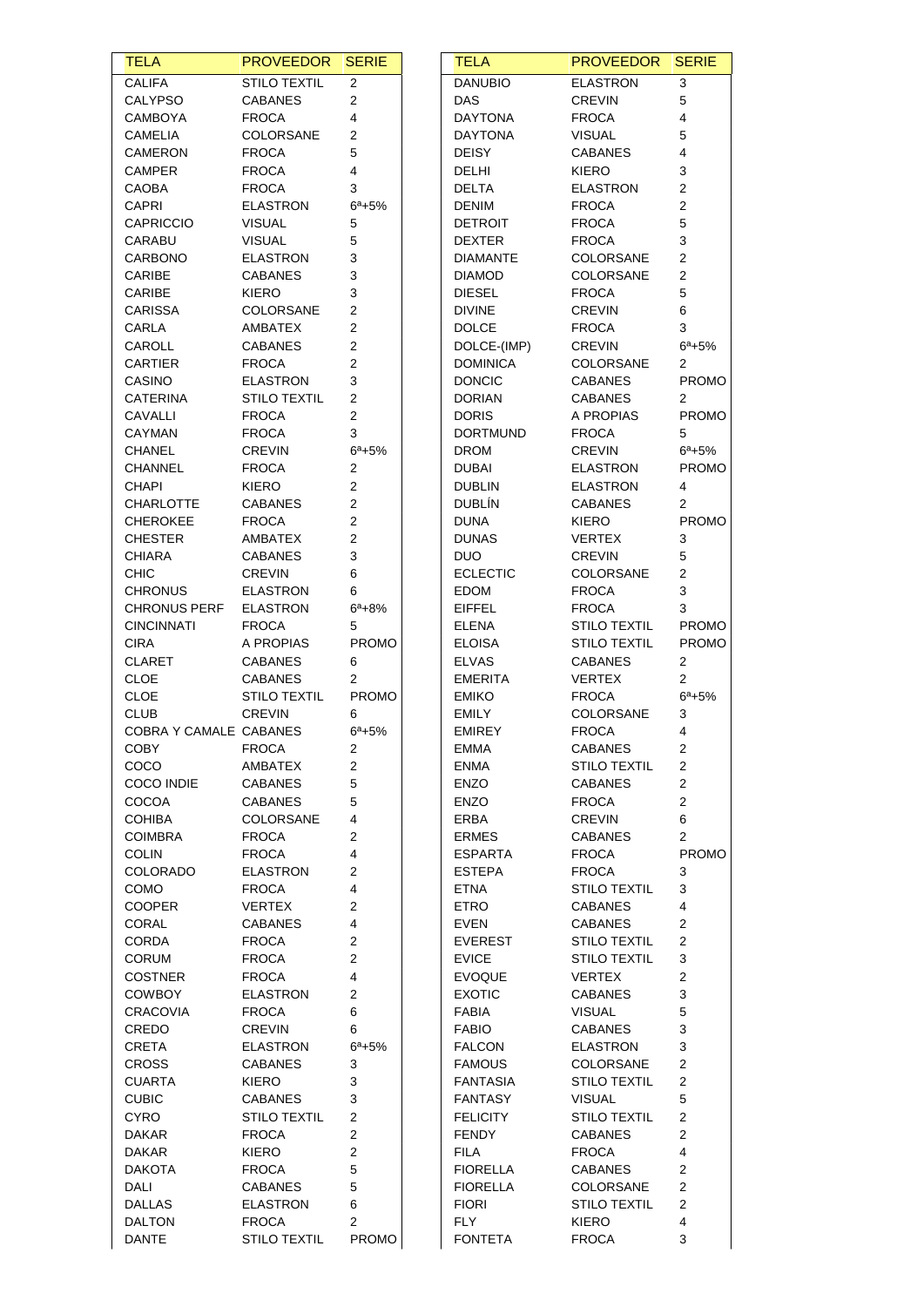| <b>TELA</b>                      | <b>PROVEEDOR</b>                    | <b>SERIE</b>            | <b>TELA</b>                      | <b>PROVEEDOR</b>             | <b>SERIE</b>            |
|----------------------------------|-------------------------------------|-------------------------|----------------------------------|------------------------------|-------------------------|
| <b>FORESTA</b>                   | <b>FROCA</b>                        | 3                       | <b>KARAN</b>                     | <b>CABANES</b>               | 2                       |
| <b>FOSSIL</b>                    | <b>FROCA</b>                        | $\overline{c}$          | <b>KAZAR</b>                     | <b>FROCA</b>                 | 5                       |
| <b>FOSTER</b>                    | <b>FROCA</b>                        | 3                       | <b>KEA</b>                       | A PROPIAS                    | <b>PROMO</b>            |
| FOX Hydro                        | <b>ELASTRON</b>                     | 3                       | <b>KENAI</b>                     | <b>STILO TEXTIL</b>          | 3                       |
| <b>FRIDA</b>                     | A PROPIAS                           | <b>PROMO</b>            | <b>KEOPS</b>                     | <b>VISUAL</b>                | 5                       |
| <b>FUJI</b>                      | <b>FROCA</b>                        | 3                       | <b>KIDMAN</b>                    | <b>FROCA</b>                 | 4                       |
| <b>FUMIKO</b>                    | <b>FROCA</b>                        | 4                       | KIEV                             | <b>FROCA</b>                 | 5                       |
| GALA                             | <b>CABANES</b>                      | 4                       | <b>KIM</b>                       | <b>VERTEX</b>                | $\overline{2}$          |
| <b>GALIA</b>                     | <b>KIERO</b>                        | 2                       | KIMI                             | <b>CABANES</b>               | <b>PROMO</b>            |
| <b>GALIANO</b>                   | <b>FROCA</b>                        | 2                       | <b>KIMURA</b>                    | <b>FROCA</b>                 | 3                       |
| <b>GAP</b>                       | <b>FROCA</b>                        | 4                       | <b>KINOA</b>                     | <b>CABANES</b>               | 2                       |
| GARDEN                           | <b>CABANES</b>                      | 3                       | <b>KIOWA</b>                     | <b>FROCA</b>                 | 3                       |
| <b>GAUDI</b>                     | <b>CREVIN</b>                       | 6                       | <b>KISS</b>                      | <b>KIERO</b>                 | $\overline{\mathbf{c}}$ |
| <b>GENOVA</b>                    | <b>CABANES</b>                      | 3                       | KLIMT                            | <b>FROCA</b>                 | 3                       |
| <b>GINGER</b>                    | <b>STILO TEXTIL</b>                 | 3                       | <b>KORS</b>                      | <b>FROCA</b>                 | 3                       |
| GIO                              | <b>FROCA</b>                        | 4                       | LABY                             | <b>VERTEX</b>                | 4<br>4                  |
| <b>GLAMOUR</b><br><b>GLASGOW</b> | <b>COLORSANE</b><br><b>ELASTRON</b> | 4<br>4                  | LANCELOT<br><b>LAOS</b>          | <b>FROCA</b><br><b>FROCA</b> | 3                       |
| <b>GOKU</b>                      | KIERO                               | <b>PROMO</b>            | LEGEND                           | <b>VISUAL</b>                | 5                       |
| <b>GONOR</b>                     | <b>CABANES</b>                      | 4                       | <b>LENNON</b>                    | <b>CABANES</b>               | <b>PROMO</b>            |
| GOYA                             | <b>CABANES</b>                      | 4                       | LETTO LISO                       | <b>STILO TEXTIL</b>          | 5                       |
| GREEN                            | <b>STILO TEXTIL</b>                 | <b>PROMO</b>            | LETTO PUNTO                      | <b>STILO TEXTIL</b>          | 5                       |
| <b>GRETA</b>                     | <b>CABANES</b>                      | <b>PROMO</b>            | LEVANTE                          | <b>VERTEX</b>                | 2                       |
| <b>GUESS</b>                     | <b>FROCA</b>                        | 4                       | LIBRA                            | <b>CREVIN</b>                | 6                       |
| <b>GUESS</b>                     | <b>KIERO</b>                        | 4                       | <b>LIDO</b>                      | <b>FROCA</b>                 | 2                       |
| <b>HABANA</b>                    | <b>ELASTRON</b>                     | 3                       | LIMA/HABANA                      | <b>CABANES</b>               | 3                       |
| <b>HABANA</b>                    | <b>FROCA</b>                        | 2                       | LINA                             | COLORSANE                    | $\overline{2}$          |
| HABITAT                          | <b>FROCA</b>                        | 3                       | <b>LINO</b>                      | <b>COLORSANE</b>             | <b>PROMO</b>            |
| <b>HADA</b>                      | KIERO                               | $\sqrt{2}$              | <b>LINUM</b>                     | <b>KIERO</b>                 | $\overline{2}$          |
| <b>HAMILTON</b>                  | <b>FROCA</b>                        | $\overline{\mathbf{c}}$ | <b>LISBOA</b>                    | <b>FROCA</b>                 | 2                       |
| <b>HAMSEL</b>                    | <b>CABANES</b>                      | 3                       | <b>LIVORNO</b>                   | <b>FROCA</b>                 | 5                       |
| <b>HARRIER</b>                   | <b>FROCA</b>                        | 2                       | LODI                             | <b>FROCA</b>                 | 4                       |
| <b>HARU</b>                      | AMBATEX                             | 4                       | LOGAN                            | COLORSANE                    | <b>PROMO</b>            |
| <b>HEAVEN</b>                    | <b>COLORSANE</b>                    | 3                       | LOIS                             | <b>CABANES</b>               | 3                       |
| HEBE                             | <b>CABANES</b>                      | 3                       | <b>LOLA</b>                      | <b>KIERO</b>                 | <b>PROMO</b>            |
| <b>HONOLULU</b>                  | <b>FROCA</b>                        | 5                       | <b>LONDON</b>                    | <b>FROCA</b>                 | 5                       |
| <b>HOUSTON</b>                   | <b>FROCA</b>                        | 5                       | <b>LOTTO</b>                     | CABANES                      | 5                       |
| <b>HYDRA</b>                     | <b>VISUAL</b>                       | 5                       | <b>LOTUS</b>                     | <b>FROCA</b>                 | 2                       |
| <b>ILICI</b>                     | VERTEX                              | 3                       | LUA                              | A PROPIAS                    | PROMO                   |
| <b>IMPERIAL</b>                  | <b>VISUAL</b>                       | 5                       | <b>LUCA</b>                      | VERTEX                       | $\overline{2}$          |
| <b>INCA</b>                      | <b>FROCA</b>                        | 4                       | <b>LUIGI</b>                     | <b>CABANES</b>               | <b>PROMO</b>            |
| <b>INDIAN</b>                    | <b>CABANES</b>                      | 2                       | LUJAN                            | <b>CABANES</b>               | 3                       |
| <b>INDIANA</b>                   | <b>FROCA</b>                        | 6                       | LUNA                             | AMBATEX                      | $\overline{2}$          |
| <b>INDIGO</b>                    | <b>FROCA</b>                        | $\overline{2}$          | LUTI                             | <b>CABANES</b>               | 2                       |
| <b>INDIRA</b>                    | <b>STILO TEXTIL</b>                 | <b>PROMO</b>            | LUX*                             | <b>KIERO</b>                 | <b>PROMO</b>            |
| <b>INDO</b>                      | <b>KIERO</b>                        | 3                       | LUXE                             | <b>CABANES</b>               | 4                       |
| <b>INKA</b>                      | COLORSANE                           | $\overline{2}$          | LUXOR                            | VERTEX                       | 2                       |
| <b>INVICTUS</b>                  | <b>CABANES</b>                      | 3                       | <b>MACAN</b>                     | VERTEX                       | 2                       |
| <b>INVICTUS</b>                  | KIERO                               | 4                       | <b>MACAO</b>                     | <b>FROCA</b>                 | 3                       |
| <b>INVICTUS</b>                  | <b>VISUAL</b>                       | 5                       | <b>MADISON</b>                   | <b>FROCA</b>                 | 4                       |
| <b>IRINA</b>                     | <b>CABANES</b>                      | 4                       | MADOKA                           | <b>FROCA</b>                 | 4                       |
| <b>IRIS</b>                      | AMBATEX                             | 2                       | <b>MADONE</b>                    | <b>CABANES</b>               | 2                       |
| <b>IRIS</b>                      | <b>CREVIN</b>                       | $6^{\circ}+8\%$         | MAGIA                            | <b>STILO TEXTIL</b>          | 2                       |
| <b>ISABELLA</b>                  | COLORSANE                           | 2                       | <b>MAGNOLIA</b>                  | COLORSANE                    | 3                       |
| <b>ISOLA</b>                     | <b>STILO TEXTIL</b>                 | $\mathbf{3}$            | <b>MAJESTIC</b>                  | <b>FROCA</b>                 | 3                       |
| <b>ITACA</b>                     | <b>CABANES</b>                      | 2                       | <b>MAMUT</b>                     | <b>FROCA</b>                 | 4                       |
| <b>ITALICA</b>                   | COLORSANE                           | $\overline{2}$          | <b>MANGLAR</b>                   | <b>FROCA</b>                 | 4                       |
| <b>ITO</b>                       | <b>CREVIN</b>                       | 6                       | MAR                              | <b>CABANES</b>               | 3                       |
| <b>IWO</b>                       | <b>CABANES</b>                      | 4                       | MARAVILLA                        | COLORSANE                    | <b>PROMO</b>            |
| <b>JACOBS</b>                    | <b>FROCA</b>                        | 3                       | MARGOT                           | <b>CABANES</b>               | 2                       |
| JADE                             | <b>KIERO</b>                        | 3                       | <b>MARINA</b>                    | <b>CABANES</b>               | 3                       |
| JADE                             | <b>STILO TEXTIL</b>                 | $\overline{2}$          | <b>MARINA HP</b>                 | <b>VISUAL</b>                | 5                       |
| <b>JAIPUR</b>                    | <b>KIERO</b>                        | 4                       | <b>MARIOLA</b>                   | <b>KIERO</b>                 | 3                       |
| <b>JORDAN</b>                    | <b>CABANES</b>                      | <b>PROMO</b>            | <b>MARIPOSAS</b>                 | <b>CABANES</b>               | 3                       |
| <b>JUPITER</b>                   | <b>FROCA</b>                        | 3                       | <b>MARRIOT</b>                   | <b>CABANES</b>               | 3                       |
| <b>KALA</b><br><b>KANSAS</b>     | <b>CABANES</b><br><b>FROCA</b>      | $\,$ 5 $\,$<br>2        | <b>MASSIMO</b><br><b>MASTIFF</b> | <b>FROCA</b><br><b>FROCA</b> | 3<br>2                  |
|                                  |                                     |                         |                                  |                              |                         |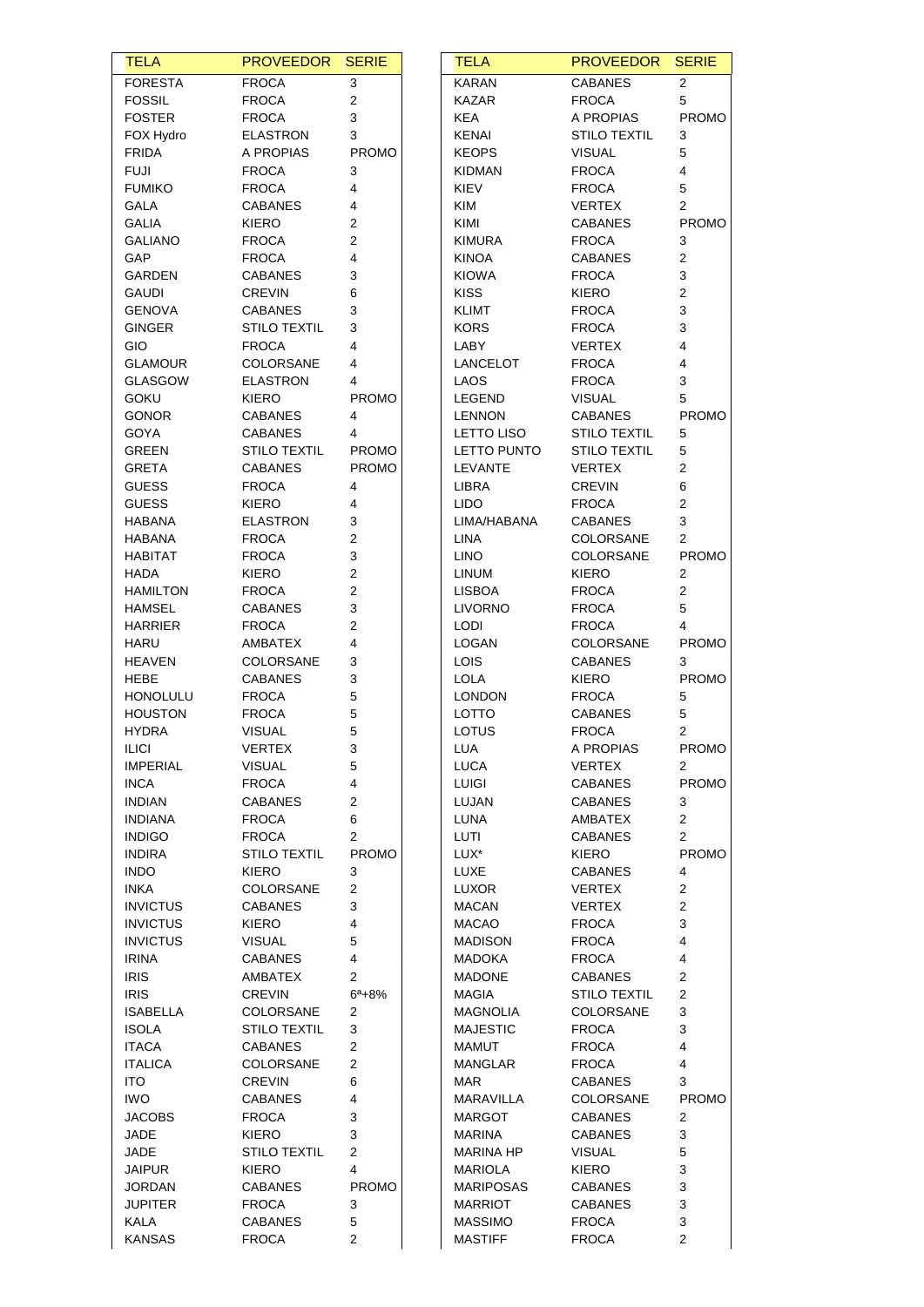| <b>TELA</b>                   | <b>PROVEEDOR SERIE</b>        |                         | <b>TELA</b>                | <b>PROVEEDOR</b>              | <b>SERIE</b>        |
|-------------------------------|-------------------------------|-------------------------|----------------------------|-------------------------------|---------------------|
| <b>MATISS</b>                 | <b>CREVIN</b>                 | 6                       | <b>OPORTO</b>              | <b>CABANES</b>                | <b>PROMO</b>        |
| <b>MATISSE</b>                | <b>FROCA</b>                  | 3                       | <b>ORIGEN</b>              | <b>KIERO</b>                  | 3                   |
| MAX                           | <b>FROCA</b>                  | $\overline{c}$          | <b>ORLANDO</b>             | <b>FROCA</b>                  | $\overline{c}$      |
| <b>MAYA</b>                   | <b>CABANES</b>                | $\overline{4}$          | <b>ORSON</b>               | <b>CABANES</b>                | $\overline{c}$      |
| MELISSA                       | COLORSANE                     | <b>PROMO</b>            | OSLO                       | <b>FROCA</b>                  | $\overline{5}$      |
| MELODY                        | <b>STILO TEXTIL</b>           | 3                       | <b>OXFORD</b>              | <b>STILO TEXTIL</b>           | $\overline{2}$      |
| <b>MEMPHIS</b>                | <b>FROCA</b>                  | 5                       | <b>PALAMOS</b>             | <b>FROCA</b>                  | $6^a + 8%$          |
| <b>MENDES</b>                 | <b>FROCA</b>                  | 4                       | <b>PALMA</b>               | <b>CABANES</b>                | 3                   |
| <b>MERAL</b>                  | <b>CABANES</b>                | 3                       | <b>PANDA</b>               | AMBATEX                       | <b>PROMO</b>        |
| MIAMI                         | <b>FROCA</b>                  | 4                       | <b>PANNA</b>               | <b>CABANES</b>                | 3                   |
| <b>MILOS</b>                  | A PROPIAS                     | <b>PROMO</b>            | <b>PANTEON</b>             | <b>FROCA</b>                  | 3                   |
| MILWAUKEE                     | <b>FROCA</b>                  | 5                       | <b>PAOLA</b>               | <b>STILO TEXTIL</b>           | 3                   |
| <b>MINERVA</b>                | <b>VISUAL</b>                 | 5                       | PAPAGAYO                   | <b>CABANES</b>                | 4                   |
| <b>MINK</b>                   | AMBATEX                       | <b>PROMO</b>            | PAPAYA                     | <b>CABANES</b>                | 3                   |
| <b>MIRASOL</b>                | <b>FROCA</b>                  | 3                       | <b>PAPILLON</b>            | <b>FROCA</b>                  | 4                   |
| <b>MISSOURI</b>               | <b>FROCA</b>                  | $\overline{2}$          | <b>PAPIRO</b>              | <b>STILO TEXTIL</b>           | 2                   |
| MIU                           | <b>KIERO</b>                  | 4                       | <b>PARADISE</b>            | <b>CABANES</b>                | 4                   |
| <b>MONACO</b>                 | COLORSANE                     | 3                       | <b>PARC</b>                | <b>FROCA</b>                  | 3                   |
| <b>MONET</b>                  | <b>CABANES</b>                | $\overline{c}$          | PEPA                       | <b>KIERO</b>                  | $\overline{c}$      |
| <b>MONET</b>                  | <b>FROCA</b>                  | 3                       | PERGE                      | <b>STILO TEXTIL</b>           | $\overline{2}$      |
| <b>MONTANA</b>                | <b>FROCA</b>                  | 4                       | <b>PHOENIX</b>             | <b>FROCA</b>                  | 5                   |
| <b>MONTECARLO</b>             | <b>STILO TEXTIL</b>           | 2                       | <b>PIANORD</b>             | <b>FROCA</b>                  | 4                   |
| <b>MONTINI</b>                | <b>FROCA</b>                  | 4                       | <b>PICASSO</b>             | <b>CABANES</b>                | 4                   |
| <b>MONTMARTRE</b>             | <b>FROCA</b>                  | 3                       | <b>PICOLO</b>              | <b>FROCA</b>                  | 4                   |
| <b>MOON</b>                   | <b>VISUAL</b>                 | 5                       | PIGALLE                    | <b>FROCA</b>                  | 3<br>4              |
| MOR.                          | <b>CABANES</b>                | 2<br>4                  | <b>PINEDA</b>              | <b>FROCA</b>                  |                     |
| <b>MORGAN</b>                 | <b>FROCA</b>                  |                         | <b>PINTO</b>               | <b>FROCA</b>                  | $\overline{c}$      |
| <b>MOSAIC</b><br><b>MOSCU</b> | <b>VERTEX</b><br><b>FROCA</b> | 4<br>5                  | <b>PISA</b><br><b>PISA</b> | <b>FROCA</b><br><b>VERTEX</b> | 4<br>$\overline{2}$ |
| <b>MULAN</b>                  | <b>VERTEX</b>                 | $\overline{\mathbf{c}}$ | <b>PITBULL</b>             | <b>FROCA</b>                  | 4                   |
| <b>NABUT</b>                  | COLORSANE                     | 4                       | <b>PLATON</b>              | <b>FROCA</b>                  | 4                   |
| <b>NAGORE</b>                 | <b>FROCA</b>                  | 3                       | <b>POEMA</b>               | KIERO                         | 2                   |
| <b>NAIMA</b>                  | AMBATEX                       | <b>PROMO</b>            | <b>POINT</b>               | <b>CABANES</b>                | $\overline{2}$      |
| NATAL                         | <b>STILO TEXTIL</b>           | 3                       | <b>POMPEYA</b>             | <b>CABANES</b>                | 4                   |
| <b>NATUR</b>                  | <b>CABANES</b>                | 4                       | PORTAL                     | <b>FROCA</b>                  | 4                   |
| <b>NAZCA</b>                  | <b>FROCA</b>                  | 3                       | <b>PORTO</b>               | <b>FROCA</b>                  | 4                   |
| <b>NAZCA</b>                  | <b>VERTEX</b>                 | 4                       | PORTUGAL                   | <b>CABANES</b>                | 3                   |
| NE REA                        | <b>COLORSANE</b>              | 2                       | PRADA                      | <b>CABANES</b>                | 4                   |
| NEBRASKA                      | <b>FROCA</b>                  | 4                       | PRAGA                      | <b>FROCA</b>                  | 5                   |
| NET                           | <b>FROCA</b>                  | 2                       | PRENZA                     | <b>STILO TEXTIL</b>           | 3                   |
| <b>NEWMAN</b>                 | <b>FROCA</b>                  | 4                       | <b>PRESTIGE</b>            | <b>STILO TEXTIL</b>           | $\overline{c}$      |
| <b>NEWSTAR</b>                | <b>STILO TEXTIL</b>           | 3                       | <b>PRETENCIOSA</b>         | <b>KIERO</b>                  | 3                   |
| <b>NICCOLA</b>                | <b>CABANES</b>                | 3                       | RADO                       | <b>FROCA</b>                  | 2                   |
| <b>NICO</b>                   | AMBATEX                       | 2                       | <b>RAMSES</b>              | <b>CABANES</b>                | 2                   |
| <b>NIDO</b>                   | COLORSANE                     | $\overline{2}$          | <b>RAMSES</b>              | COLORSANE                     | 2                   |
| <b>NOBUCK</b>                 | <b>FROCA</b>                  | 5                       | REDFORD                    | <b>FROCA</b>                  | 4                   |
| <b>NOGAL</b>                  | <b>FROCA</b>                  | 4                       | <b>RENOIR</b>              | <b>FROCA</b>                  | 3                   |
| <b>NOMA</b>                   | <b>KIERO</b>                  | 2                       | <b>REUS</b>                | <b>FROCA</b>                  | 6                   |
| <b>NORI</b>                   | KIERO                         | 5                       | <b>RIDER</b>               | <b>FROCA</b>                  | 4                   |
| <b>NOVA</b>                   | COLORSANE                     | 3                       | <b>RIO</b>                 | <b>FROCA</b>                  | 3                   |
| <b>NOVA</b>                   | <b>VISUAL</b>                 | 5                       | <b>ROBLE</b>               | <b>FROCA</b>                  | 4                   |
| <b>NOVARA</b>                 | <b>FROCA</b>                  | 4                       | <b>ROCCO</b>               | <b>CABANES</b>                | 3                   |
| <b>NOVENA</b>                 | KIERO                         | 3                       | <b>ROCIO</b>               | <b>STILO TEXTIL</b>           | <b>PROMO</b>        |
| <b>NURIEL</b>                 | <b>VISUAL</b>                 | 5                       | <b>ROCK</b>                | <b>CABANES</b>                | 3                   |
| <b>OASIS</b>                  | <b>FROCA</b>                  | $\overline{\mathbf{c}}$ | <b>RODEO</b>               | <b>FROCA</b>                  | 3                   |
| <b>OASIS</b>                  | <b>VERTEX</b>                 | 3                       | ROLAND                     | <b>FROCA</b>                  | 2                   |
| OBOE                          | <b>STILO TEXTIL</b>           | 3                       | ROMA                       | VERTEX                        | $\overline{c}$      |
| <b>OCTAVA</b>                 | KIERO                         | 3                       | <b>ROMANTIC</b>            | <b>VISUAL</b>                 | 5                   |
| <b>OCTAVIA</b>                | <b>VISUAL</b>                 | 5                       | <b>ROMBO</b>               | <b>CABANES</b>                | 3                   |
| <b>ODA</b>                    | A PROPIAS                     | <b>PROMO</b>            | <b>ROMER</b>               | <b>CABANES</b>                | <b>PROMO</b>        |
| <b>OFELIA</b>                 | <b>VISUAL</b>                 | 5                       | <b>ROSETON</b>             | <b>FROCA</b>                  | 4                   |
| OGLIO                         | <b>STILO TEXTIL</b>           | 3                       | <b>ROSIO</b>               | <b>CABANES</b>                | 3                   |
| <b>OKIOS</b>                  | <b>CABANES</b>                | 3                       | <b>ROSS</b>                | <b>CABANES</b>                | 3                   |
| OLOT                          | <b>FROCA</b>                  | 3                       | <b>ROXY</b>                | <b>FROCA</b>                  | 4                   |
| <b>ONIX</b>                   | <b>CREVIN</b>                 | 6                       | <b>RUMBA</b>               | <b>FROCA</b>                  | 3                   |
| OPALO                         | COLORSANE                     | 2                       | <b>SACCO</b>               | <b>CREVIN</b>                 | 6                   |
|                               |                               |                         |                            |                               |                     |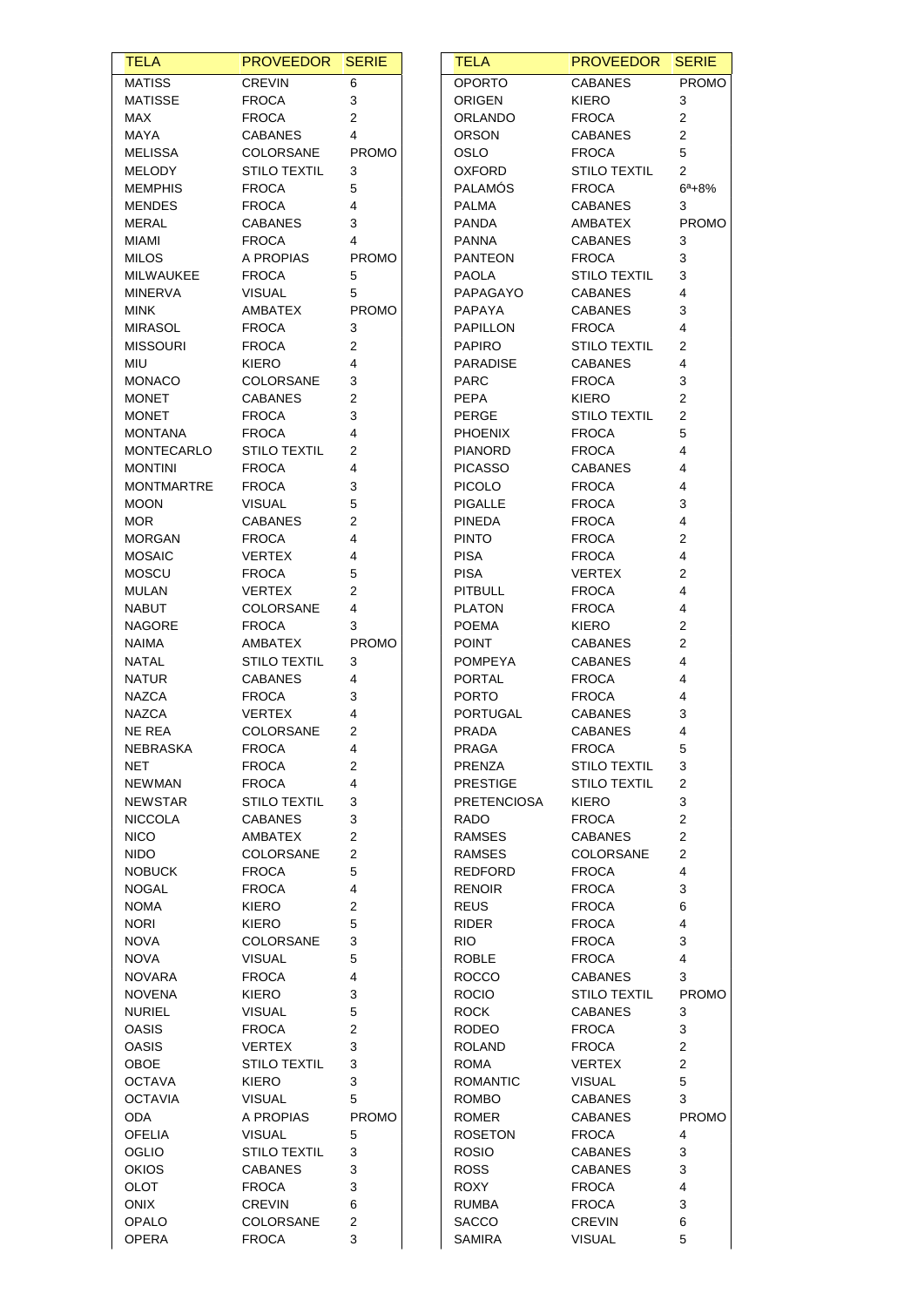| <b>TELA</b>          | <b>PROVEEDOR</b>    | <b>SERIE</b>            | <b>TELA</b>        | <b>PROVEEDOR</b>    | <b>SERIE</b>          |
|----------------------|---------------------|-------------------------|--------------------|---------------------|-----------------------|
| <b>SAMOA</b>         | <b>CABANES</b>      | 5                       | <b>TILPUS</b>      | <b>CABANES</b>      | $\overline{2}$        |
| SAMOS                | A PROPIAS           | <b>PROMO</b>            | TIMBERLAND         | <b>FROCA</b>        | $\overline{2}$        |
| SATEN                | <b>CABANES</b>      | 4                       | TITAN              | <b>FROCA</b>        | 2                     |
| SAVONA               | <b>FROCA</b>        | 4                       | <b>TOMMY</b>       | <b>FROCA</b>        | 2                     |
| SAYKO                | <b>FROCA</b>        | $6^a + 5%$              | <b>TORRENT</b>     | <b>FROCA</b>        | 3                     |
| <b>SCALA</b>         | VERTEX              | 2                       | <b>TORTOSA</b>     | <b>FROCA</b>        | 3                     |
| <b>SCOTCH</b>        | <b>CABANES</b>      | 3                       | <b>TOUAREG</b>     | <b>VERTEX</b>       | 3                     |
| <b>SEATTLE</b>       | <b>FROCA</b>        | 5                       | <b>TOUCAN</b>      | <b>VISUAL</b>       | 5                     |
| <b>SECRET</b>        | <b>STILO TEXTIL</b> | 2                       | <b>TOYAMA</b>      | <b>FROCA</b>        | 2                     |
| <b>SECRETO</b>       | KIERO               | 4                       | <b>TRIESTE</b>     | <b>FROCA</b>        | 4                     |
| SECRETO VIBAAC KIERO |                     | 5                       | <b>TRIGO</b>       | KIERO               | 3                     |
| SEDA                 | KIERO               | <b>PROMO</b>            | TROCADERO          | <b>FROCA</b>        | 3                     |
| <b>SEGUNDA</b>       | <b>KIERO</b>        | 3                       | <b>TROPIC</b>      | <b>FROCA</b>        | 5                     |
| <b>SELENA</b>        | <b>VERTEX</b>       | $\overline{2}$          | <b>TRUFA</b>       | KIERO               | $\overline{c}$        |
| <b>SELENE</b>        | <b>STILO TEXTIL</b> | 2                       | <b>TRUSSARDI</b>   | <b>FROCA</b>        | 4                     |
| SENA                 | <b>CABANES</b>      | 3                       | TUBA               | <b>STILO TEXTIL</b> | 2                     |
| <b>SÉPTIMA</b>       | KIERO               | 3                       | <b>TUCAN</b>       | AMBATEX             | 2                     |
| <b>SERPIENTE</b>     | <b>CABANES</b>      | 5                       | <b>TUCAN</b>       | <b>CABANES</b>      | 3                     |
| <b>SEXTA</b>         | <b>KIERO</b>        | 3                       | <b>TUCSON</b>      | <b>FROCA</b>        | 5                     |
| <b>SHOWA</b>         | <b>FROCA</b>        | 3                       | <b>TUK</b>         | <b>KIERO</b>        | 3                     |
| <b>SINTRA</b>        | <b>CABANES</b>      | 3                       | <b>TUKY</b>        | <b>CABANES</b>      | 3                     |
| SIOUX                | <b>FROCA</b>        | 4                       | <b>TUNDRA</b>      | <b>FROCA</b>        | 4                     |
| <b>SIRIA</b>         | <b>KIERO</b>        | 3                       | <b>TURÍN</b>       | <b>CABANES</b>      | 3                     |
| <b>SIROCCO</b>       | <b>CABANES</b>      | 3                       | <b>TWIN</b>        | <b>CREVIN</b>       | 6                     |
| <b>SKADA</b>         | KIERO               | 2                       | <b>ULISES</b>      | <b>CABANES</b>      | 3                     |
| <b>SNAKE</b>         | <b>CABANES</b>      | $6^a + 5%$              | <b>UNISA</b>       | <b>FROCA</b>        | 4                     |
| <b>SÓCRATES</b>      | <b>FROCA</b>        | 4                       | <b>UNNO</b>        | <b>CABANES</b>      | 3                     |
| <b>SOFIA</b>         | <b>FROCA</b>        | 4                       | <b>URUS</b>        | <b>CREVIN</b>       | 6                     |
| SOFT                 | <b>STILO TEXTIL</b> | 3                       | VACARELLO          | <b>CABANES</b>      | 3                     |
| SONNET               | <b>CREVIN</b>       | 6                       | VALERIA            | AMBATEX             | 2                     |
|                      |                     |                         |                    |                     |                       |
| SOROLLA              | <b>FROCA</b>        | 3                       | VARADERO           | <b>FROCA</b>        | 4                     |
| SQUARE               | KIERO               | $\mathbf 2$             | VARESE             | <b>FROCA</b>        | 2                     |
| <b>STAMFORD</b>      | <b>VISUAL</b>       | 5                       | <b>VEDETTE</b>     | <b>FROCA</b>        | 3                     |
| <b>STARS</b>         | <b>VERTEX</b>       | 4                       | <b>VELAR</b>       | <b>VERTEX</b>       | 2                     |
| STILO                | <b>STILO TEXTIL</b> | 3                       | <b>VELVET</b>      | <b>CABANES</b>      | 3                     |
| <b>STOCKON</b>       | <b>CABANES</b>      | 4                       | <b>VELVET PLUS</b> | <b>RIOMA</b>        | 4                     |
| <b>STONE</b>         | AMBATEX             | $\overline{2}$          | <b>VENETO</b>      | <b>VERTEX</b>       | 2                     |
| <b>STRIT</b>         | <b>CABANES</b>      | 2                       | <b>VENUS</b>       | <b>STILO TEXTIL</b> | 3                     |
| <b>STUART</b>        | <b>FROCA</b>        | 4                       | <b>VERINO</b>      | <b>FROCA</b>        | 3                     |
| <b>SUBLIM</b>        | <b>CREVIN</b>       | 6                       | <b>VERSATIL</b>    | <b>RIOMA</b>        | 4                     |
| <b>SUMO</b>          | <b>KIERO</b>        | 2                       | <b>VICTORIA</b>    | <b>STILO TEXTIL</b> | 2                     |
| <b>SUNDAY</b>        | AMBATEX             | 3                       | <b>VICTORY</b>     | <b>VISUAL</b>       | 5                     |
| <b>SUNNY</b>         | <b>CABANES</b>      | 2                       | <b>VIENA</b>       | <b>FROCA</b>        | 5                     |
| <b>SUPERGA</b>       | <b>FROCA</b>        | 4                       | <b>VIENTO</b>      | <b>STILO TEXTIL</b> | 2                     |
| <b>SUPRA</b>         | <b>CABANES</b>      | 2                       | <b>VIETNAM</b>     | <b>FROCA</b>        | 3                     |
| <b>SURF</b>          | <b>STILO TEXTIL</b> | $\overline{2}$          | <b>VINAROS</b>     | <b>FROCA</b>        | 3                     |
| <b>SYMPHONY</b>      | <b>STILO TEXTIL</b> | $\overline{2}$          | <b>VINTAGE</b>     | <b>STILO TEXTIL</b> | 4                     |
| <b>TAIPEI</b>        | <b>FROCA</b>        | 3                       | <b>VIOLA</b>       | <b>COLORSANE</b>    | 4                     |
| <b>TAKADA</b>        | <b>FROCA</b>        | 3                       | <b>VIOLETTA</b>    | COLORSANE           | $\overline{2}$        |
| <b>TALIA</b>         | COLORSANE           | 2                       | VITA-(IMP)         | <b>CREVIN</b>       | $6^{\circ} + 5\%$     |
| <b>TAMESIS</b>       | <b>STILO TEXTIL</b> | 2                       | <b>VITELLO</b>     | <b>CABANES</b>      | 2                     |
| <b>TAPIOCA</b>       | <b>FROCA</b>        | 4                       | <b>VIVALTO</b>     | <b>VISUAL</b>       | 5                     |
| <b>TARIM</b>         | AMBATEX             | 3                       | <b>VOGUE</b>       | <b>FROCA</b>        | 4                     |
| <b>TASOS</b>         | A PROPIAS           | <b>PROMO</b>            | <b>VOLUTA</b>      | <b>FROCA</b>        | 4                     |
| <b>TAURO</b>         | <b>FROCA</b>        | 4                       | <b>VOLVORETA</b>   | <b>KIERO</b>        | <b>PROMO</b>          |
| <b>TAYLOR</b>        | <b>FROCA</b>        | 3                       | <b>VULCANO</b>     | <b>CABANES</b>      | 3                     |
| TEMPERA              | <b>FROCA</b>        | 3                       | <b>WALKIRIA</b>    | VERTEX              | 3                     |
| <b>TEMPLO</b>        | <b>CABANES</b>      | <b>PROMO</b>            | <b>WELL</b>        | <b>CABANES</b>      | $\overline{c}$        |
| <b>TENNESSEE</b>     | <b>FROCA</b>        | $6^{\circ}+8\%$         | WESTER             | <b>FROCA</b>        | $\overline{2}$        |
| <b>TERCERA</b>       | KIERO               | 3                       | XIA                | <b>STILO TEXTIL</b> | $\overline{2}$        |
| <b>TEXAS</b>         | <b>FROCA</b>        | 4                       | <b>XIAN</b>        |                     | $\overline{2}$        |
|                      |                     |                         |                    | AMBATEX             |                       |
| TEXTURA              | <b>STILO TEXTIL</b> | $\overline{2}$          | <b>XISPA</b>       | AMBATEX             | $\mathbf{2}^{\prime}$ |
| <b>THALYS</b>        | <b>FROCA</b>        | 3                       | YOKO               | <b>FROCA</b>        | $6^a + 5%$            |
| <b>TIAGO</b>         | <b>CABANES</b>      | $\overline{\mathbf{c}}$ | YOSEMITE           | <b>FROCA</b>        | 3                     |
| <b>TIFANY</b>        | <b>FROCA</b>        | 4                       | YUTE               | <b>CABANES</b>      | 5                     |
| <b>TIJUANA</b>       | <b>CABANES</b>      | 3                       | ZAFIRO             | <b>FROCA</b>        | $\overline{c}$        |
| <b>TILOS</b>         | <b>CABANES</b>      | $\overline{c}$          | ZAIRA              | AMBATEX             | 2                     |